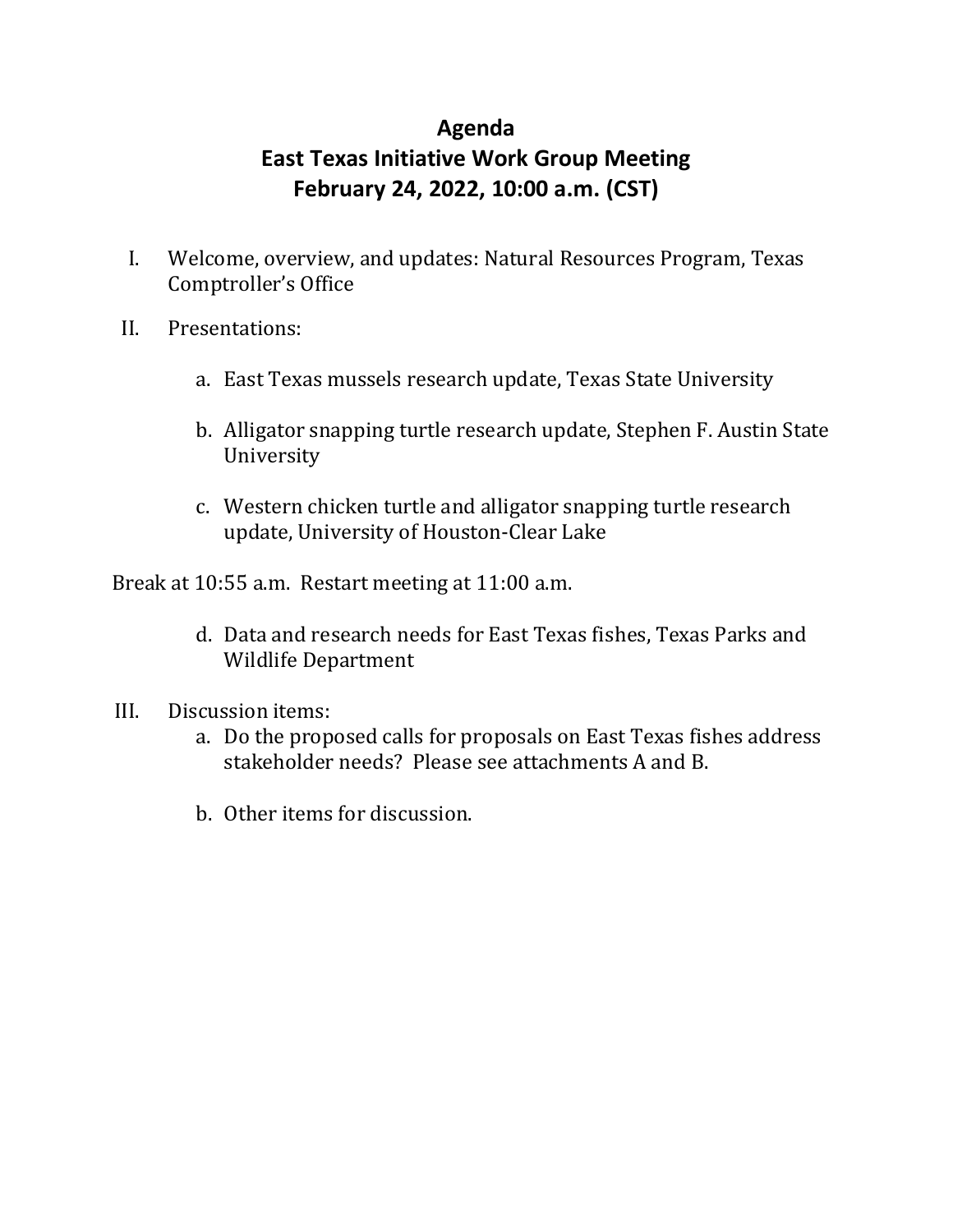# **Attachment A: Draft scope of work for call for proposals for fish survey of upper Sabine watershed**

### **1.1 Species of Interest**

• All fishes of the Sabine River watershed upstream of Toledo Bend Reservoir

### **1.2 Geographic Area**

• Sabine River watershed upstream of Toledo Bend Reservoir

## **1.3 Project Timeline**

• 36 months

### **1.4 Research Goals**

- To assess current distribution and abundance of all freshwater fish species of the Sabine River watershed upstream of Toledo Bend Reservoir.
- Assess relationships between distributions of potential fish hosts and freshwater unionid mussels, including Louisiana pigtoe (*Pleurobema riddellii*) and Texas heelsplitter (*Potamilus amphichaenus)*
- Provide accessible data and methodologies for stakeholders and potential end-users, which include state and federal agencies, consultants, private landowners, river authorities and public utilities.

#### **1.6 Research Objectives**

Suggested tasks include:

- 1. Work with stakeholders to perform a literature review and collect all published data, gray literature, and any other available fish survey data of the Sabine River, organize this data, and make it easily accessible to all stakeholders.
- 2. Before surveys are conducted, coordinate with Texas Parks and Wildlife Department to plan for the long-term storage and accessibility of all survey data and specimens; and acquire scientific collection permits.
- 3. Inventory all fish species of the Sabine River watershed upstream of Toledo Bend (including mainstem, tributaries and floodplain habitats) using appropriate multiple biological and habitat survey methodologies across different habitat types and seasons as needed to document fish assemblage dynamics across a two-year field sampling period. Identify all species and record abundance, habitat associations, and distributions.
- 4. Perform data analysis to 1) quantify species and fish assemblage trends using historical and contemporary data and 2) assess relationships between distributions of potential fish hosts and freshwater unionid mussels.
- 5. Make project data available to stakeholders and potential end users for the duration of the contract (e.g., https://dataverse.tdl.org/dataverse/root). Share data in an easily accessible format in consultation with stakeholders and potential end users. Formats may include, public meetings, an interactive website, Texas Natural Diversity Database submissions, museum vouchers, etc.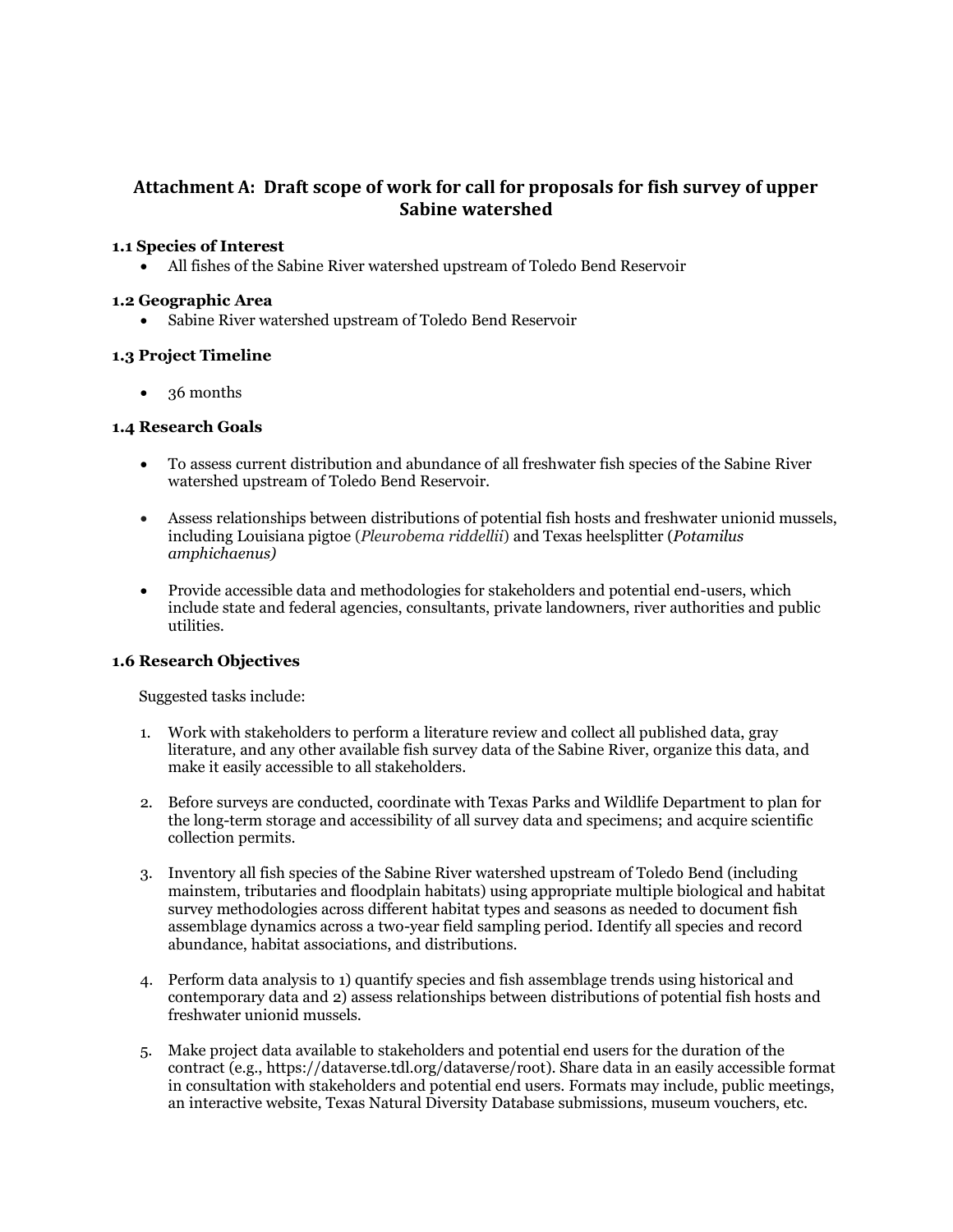6. Recommend standardized survey methodologies for long-term ecological monitoring for fishes of the Sabine Watershed. Coordinate with stakeholders and potential end-users to incorporate practical considerations such as field conditions (including habitat, flow, and weather), cost, equipment, etc., and provide training, if necessary, to implement recommended survey methodologies.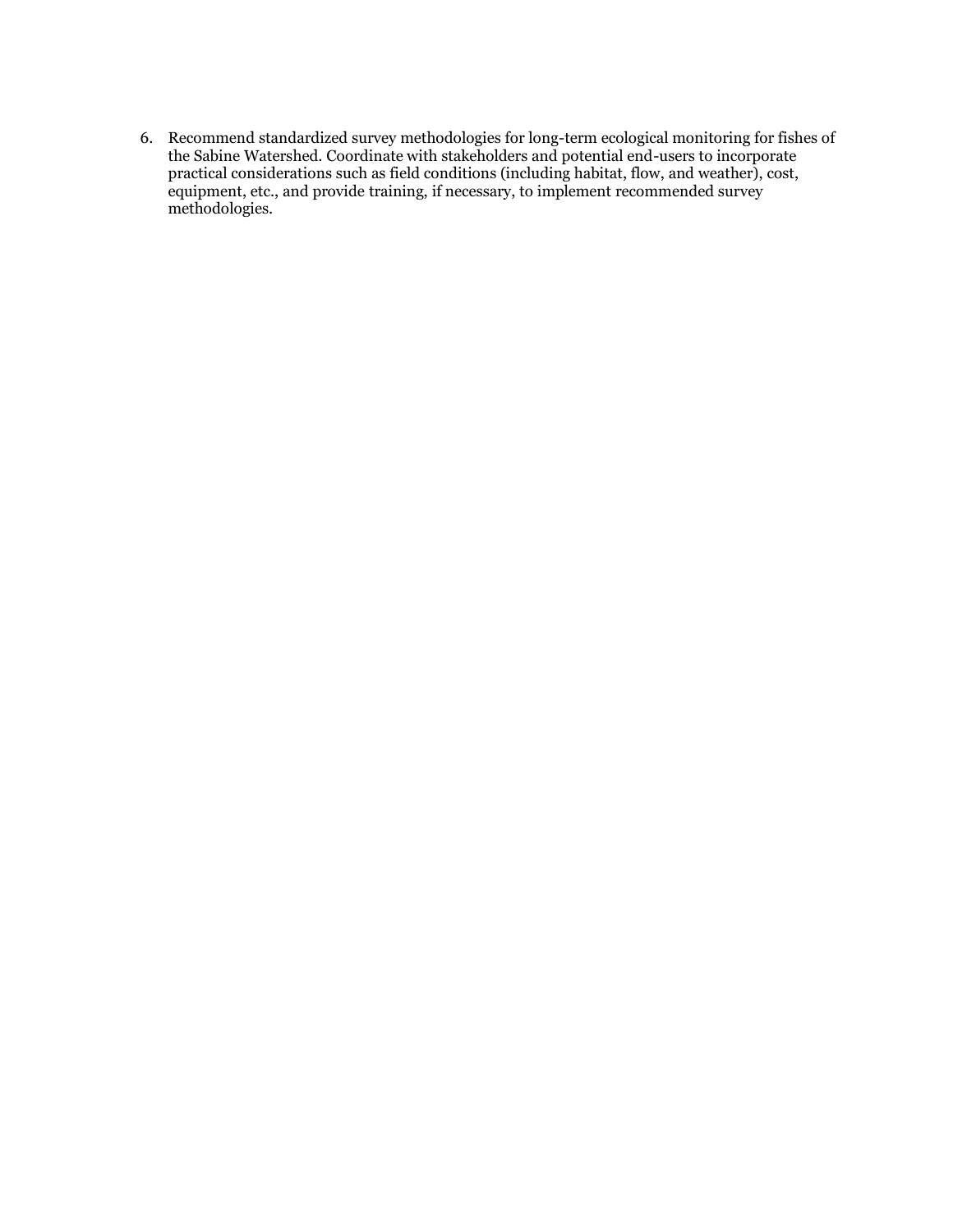# **Attachment B: Draft scope of work for call for proposals for fish survey of Neches and Angelina watersheds**

### **1.1 Species of Interest**

• All fishes of the Neches and Angelina watersheds

### **1.2 Geographic Area**

• Neches and Angelina watersheds

### **1.3 Project Timeline**

• 36 months

### **1.5 Research Goals**

- To assess current distribution and abundance of all freshwater fish species of the Neches and Angelina watersheds.
- Assess relationships between distributions of potential fish hosts and freshwater unionid mussels, including Louisiana pigtoe (*Pleurobema riddellii*) and Texas heelsplitter (*Potamilus amphichaenus)*
- Provide accessible data and methodologies for stakeholders and potential end-users, which include state and federal agencies, consultants, private landowners, river authorities and public utilities.

#### **1.6 Research Objectives**

Suggested tasks include:

- 1. Work with stakeholders to perform a literature review and collect all published data, gray literature, and any other available fish survey data of the watersheds of the Neches and Angelina rivers, organize this data, and make it easily accessible to all stakeholders.
- 2. Before surveys are conducted, coordinate with Texas Parks and Wildlife Department to plan for the long-term storage and accessibility of all survey data and specimens; and acquire scientific collection permits.
- 3. Inventory all fish species of the Neches and Angelina watersheds (including mainstem, tributaries and floodplain habitats) using appropriate multiple biological and habitat survey methodologies across different habitat types and seasons as needed to document fish assemblage dynamics across a two-year field sampling period. Identify all species, record abundance, habitat associations, and distributions.
- 4. Perform data analysis to 1) quantify species and fish assemblage trends using historical and contemporary data and 2) assess relationships between distributions of potential fish hosts and freshwater unionid mussels.
- 5. Make project data available to stakeholders and potential end users for the duration of the contract (e.g., [https://dataverse.tdl.org/dataverse/root,](https://dataverse.tdl.org/dataverse/root) [http://www.fishesoftexas.org,](http://www.fishesoftexas.org/)). Share data in an easily accessible format in consultation with stakeholders and potential end users. Formats may include, public meetings, an interactive website, Texas Natural Diversity Database submissions, museum vouchers, etc.
- 6. Recommend standardized survey methodologies for long-term ecological monitoring for fishes of the Neches and Angelina watershed. Coordinate with stakeholders and potential end-users to incorporate practical considerations such as field conditions (including habitat, flow, and